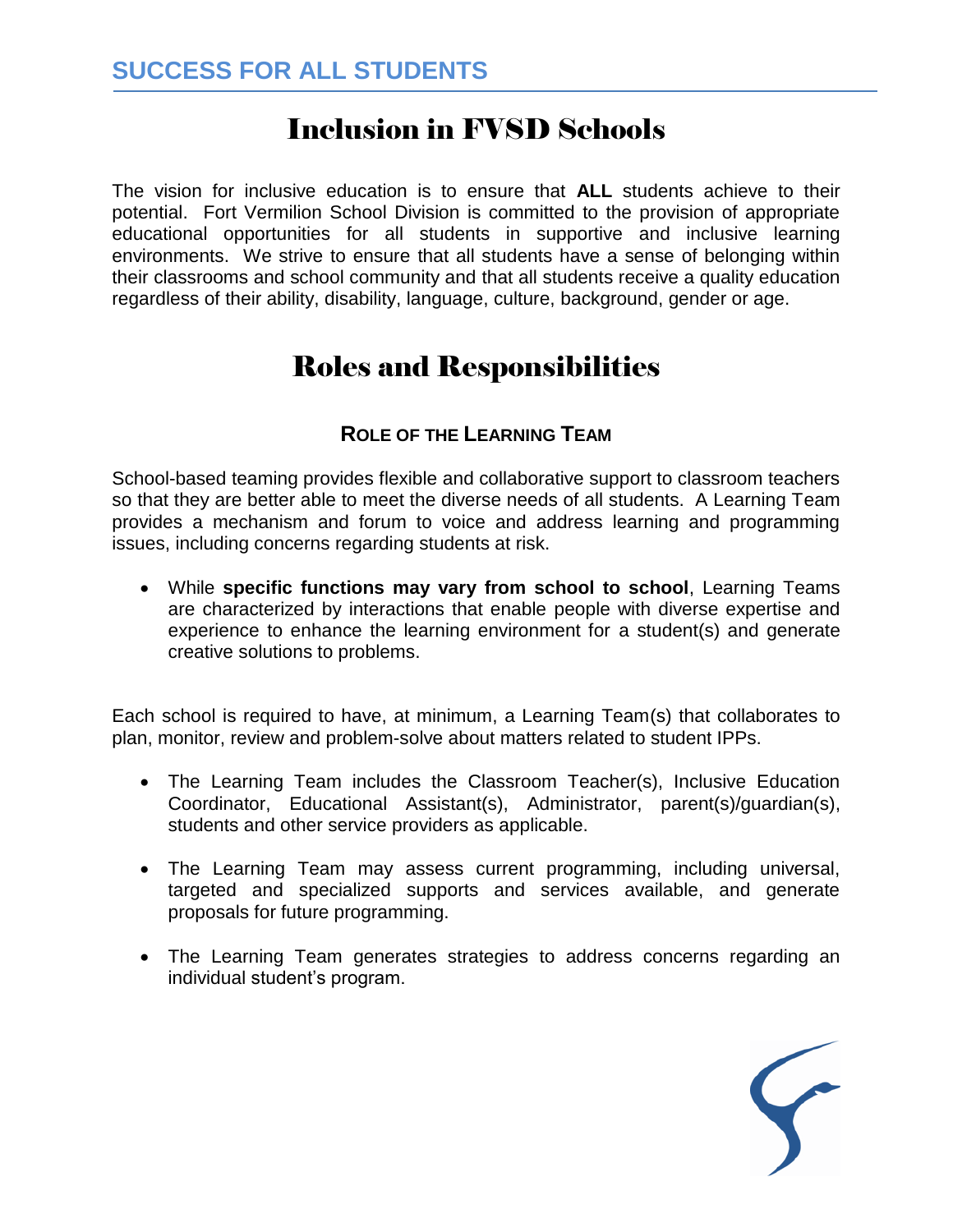# **ROLE OF THE CLASSROOM TEACHER**

Classroom Teachers play the most significant role in ensuring Success for All Students. They provide a supportive and inclusive learning environment where students are valued as integral members of the classroom community and where positive interactions are paramount. The primary responsibility of Classroom Teachers is to meet the needs of all students in the classroom. Classroom Teachers, working collaboratively with the Learning Team, determine the supports and services required to ensure all students achieve their potential.

The Classroom Teacher plans, develops, implements, monitors and evaluates instructional strategies to meet the diverse learning needs in the classroom by:

- Differentiating instruction, assessment and approach to maximize student success
- Modifying instruction and assessment when required
- Maximizing the use of technology, including assistive technology, to support student learning. This includes ensuring students know how to use the technology and support available to them.
- Organizing the classroom environment to optimize student learning
- Accessing supports and services as required to ensure student success
- Developing and implementing IPPs. Collaboration with the Inclusive Education Coordinator is recommended.
- Collaborating with the Learning Team, including other Teachers, Educational Assistants, Administrators, parents/guardians and service providers
- Communicating with parents/guardians regarding their child's program, progress, strengths and needs
- Planning for, directing, supporting and supervising Educational Assistants working in their classrooms, if applicable, to ensure effective implementation of the IPPs
- Ensuring effective transitions are applied across school environments
- Being a lifelong learner. This includes building proficiencies that will support students with a range of diverse learning needs.
- Accessing divisional resources, such as the Diverse Learning and other Coordinators, to build upon his/her skills and best meet the needs of all students in his/her classroom

#### **Identification and Referral of Students**

The Classroom Teacher will:

- Be familiar with FVSD Assessment Protocol
- Identify students who may require accommodations, targeted or specialized supports and services

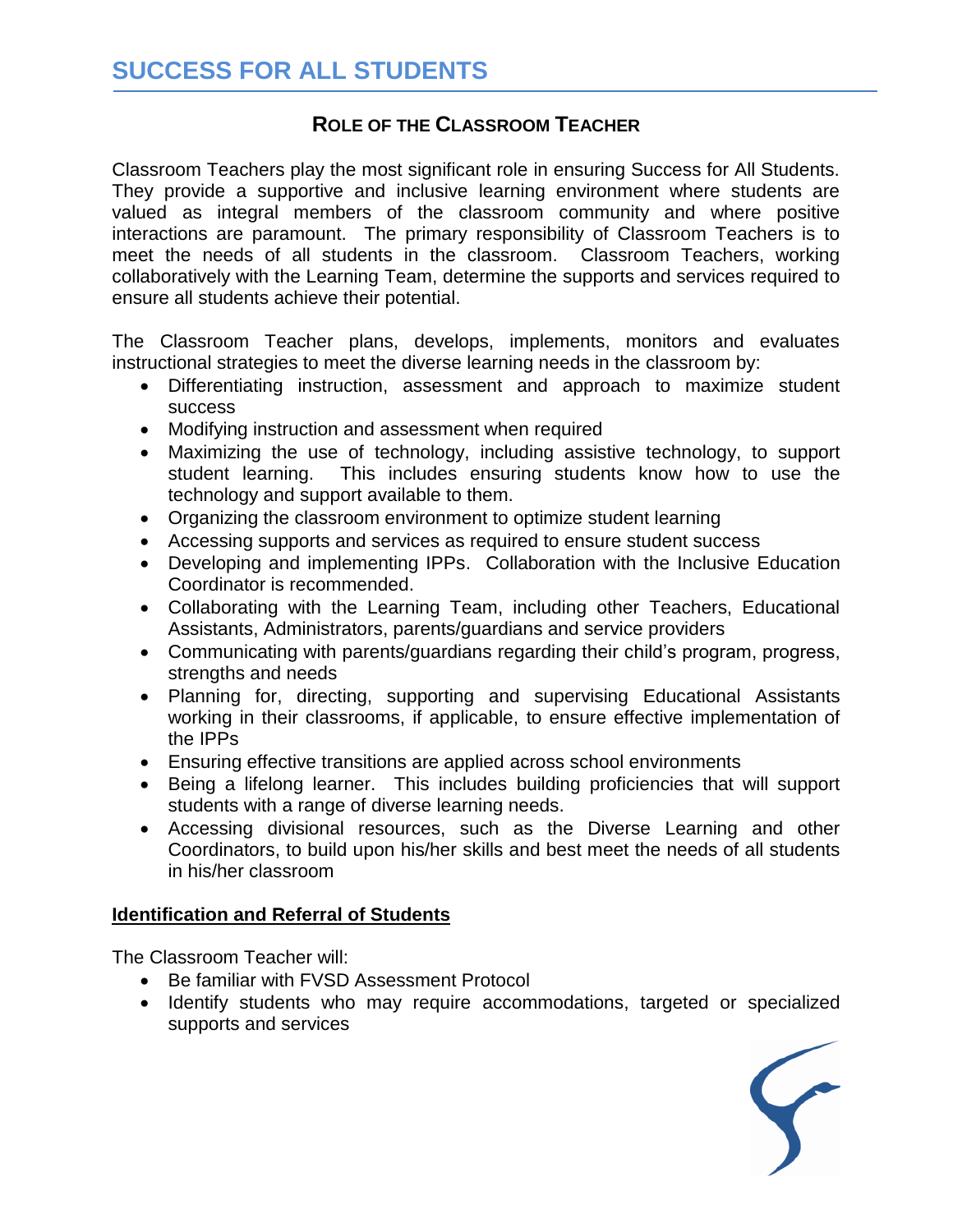- Communicate concerns to the Inclusive Education Coordinator and the Principal
- Collect all relevant information, anecdotal reports, assessment data, and school records for program planning meetings
- Consult with parents/guardians regarding concerns and seek input and approval from them, including approval for referrals, changes to programming and/or accommodations as well as consent for Knowledge and Employability course enrolment
- Be the key member of the student's Learning Team
- Together with the Inclusive Education Coordinator, be the primary source of communication with the parents/guardians throughout the IPP Process

#### **Developing the Instructional Support Plan (ISP)/Individualized Program Plan (IPP)**

The Classroom Teacher will:

- Develop the IPP
- Collect and bring all relevant records and material from the classroom which will assist in planning; this could include samples of student work, classroom assessment data, anecdotal comments, relevant specialized assessment data and other material which may be of interest
- Make sense of the assessment data in terms of student strengths and needs
- Consider recommendations from specialists and/or assessment reports in an effort to determine the most effective strategies to support the student
- Enter assessment data into the IPP
- Collaborate with parents/guardians and other members of the Learning Team to develop SMART goals, objectives and strategies for the student

### **Implementing and Monitoring the IPP**

The Classroom Teacher will:

- Be familiar with IPP protocol
- Plan, implement and monitor the success of the IPP on a day-to-day and monthto-month basis.
- Be responsive to student need by making adjustments to the IPP when necessary, based on student progress
- Ensure that coordinated services are in place as determined by the IPP
- Collaborate with the Educational Assistant, if there is one, to provide direction and seamless support for all students
- Ensure that the necessary materials and resources are available to support student success

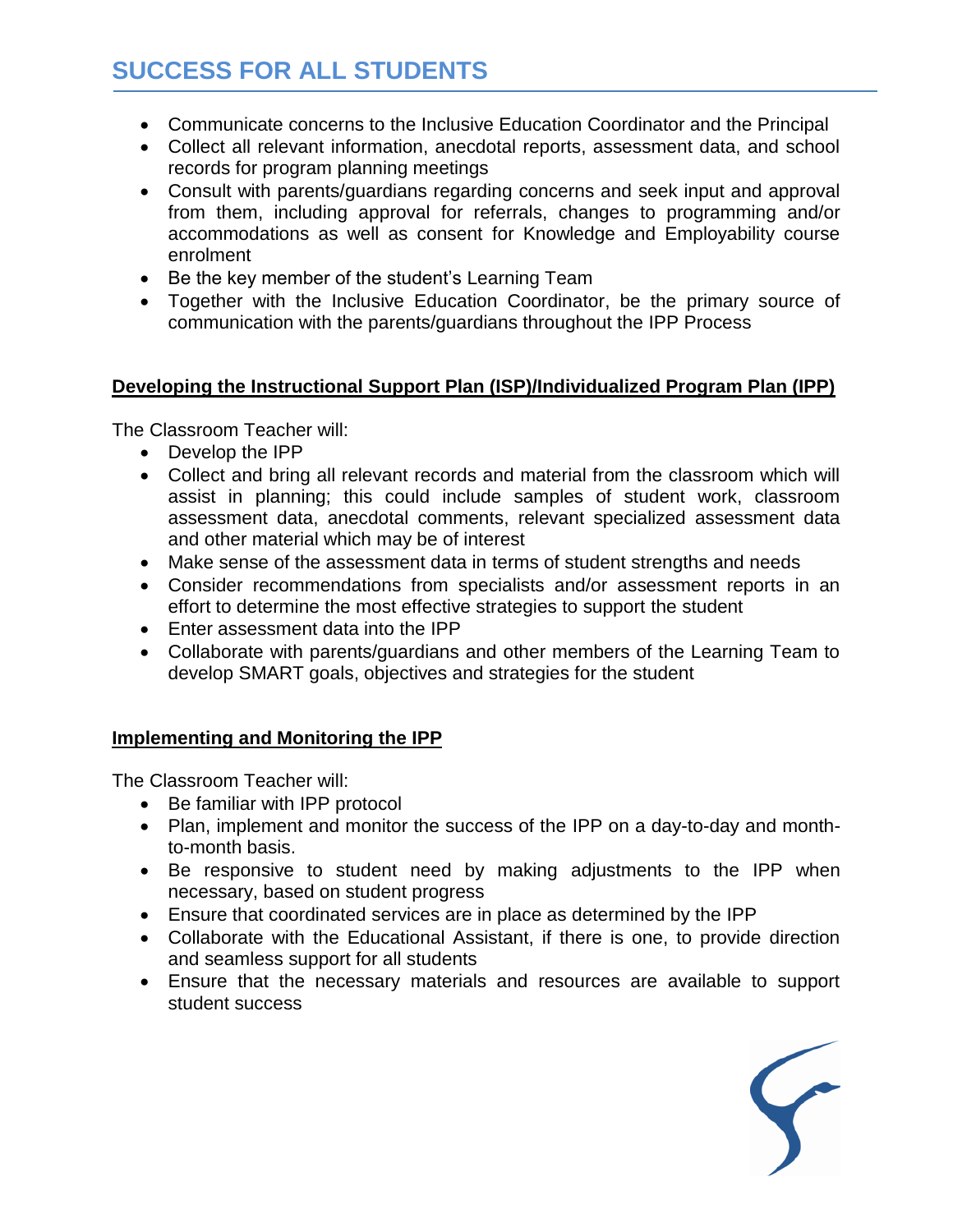- Communicate with the parents/guardians regarding student progress. This includes regular communication of successes as well as questions and concerns.
- Consult regularly with the Inclusive Education Coordinator regarding student progress, concerns, additional research-based strategies that could lead to increased student success

#### **Evaluation**

The Classroom Teacher will:

- Evaluate student progress in relation to the IPP
- Collaborate with other staff working with the student to evaluate progress in relation to the IPP
- Record student progress and achievements in the IPP
- Ensure appropriate documentation is in place, including logs of activities, tracking charts, anecdotal information among other possibilities
- Evaluate the effectiveness of the IPP and adjust as necessary
- Provide parents with a copy of the IPP. Gather parent consent for IPPs
- Report student progress regularly to parents/guardians
- Place a copy of the most up-to-date signed copy of the IPP in the Student Record

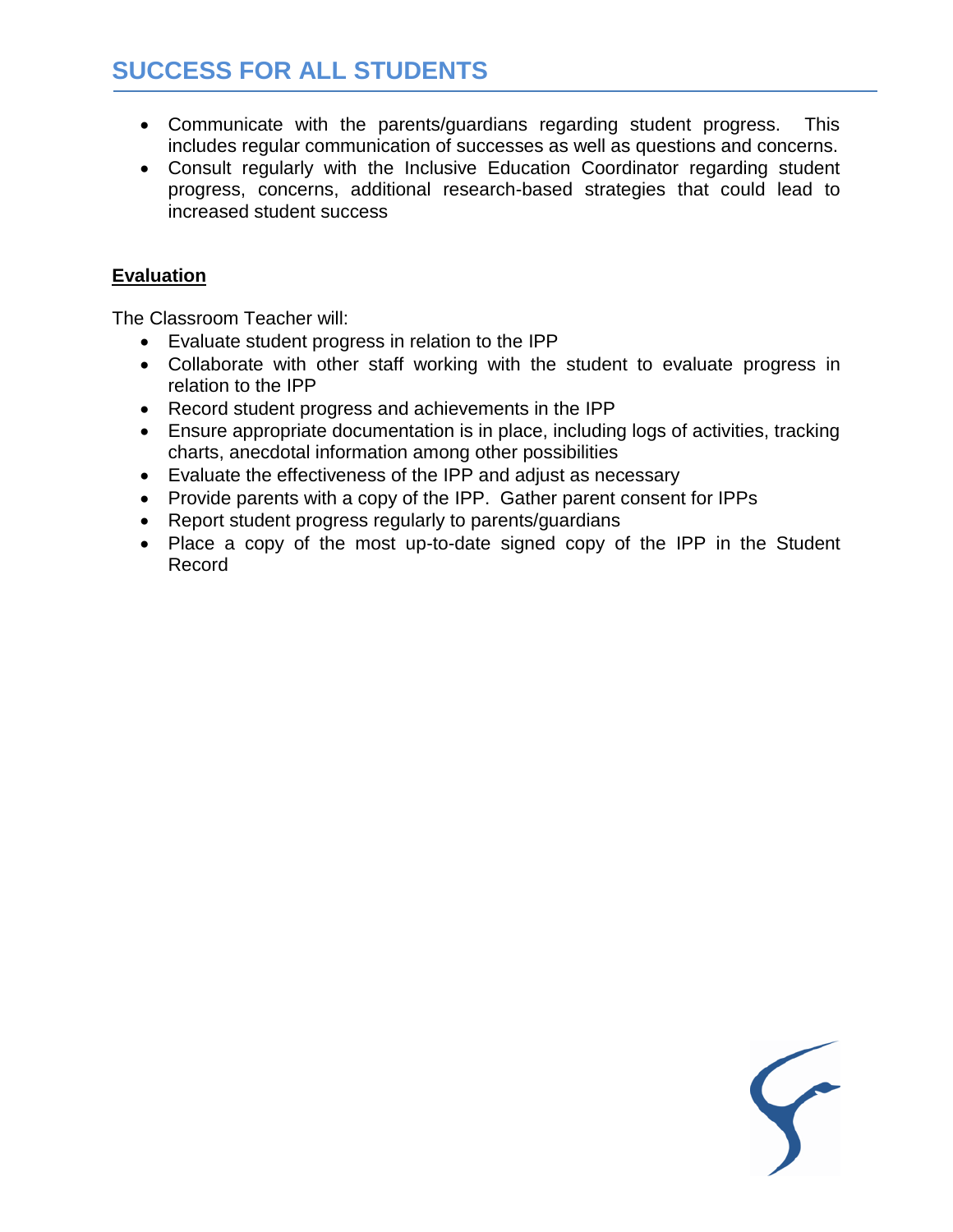## **ROLE OF THE INCLUSIVE EDUCATION COORDINATOR**

The Inclusive Education Coordinator is the school's champion for inclusion and assumes a lead role in capacity building in terms of inclusive practices within the school. The Inclusive Education Coordinator possesses an open, positive, growth mindset and is passionate about ensuring that all students have the supports needed to be successful and are meaningfully included in the school and classroom.

- As the coordinator of the inclusive practices within the school, the Inclusive Education Coordinator works collaboratively with Classroom Teachers, the School Administrator, Educational Assistants, and other professionals to optimize the potential for student success.
- The Inclusive Education Coordinator is a key member of the school's Collaborative Team Meetings as part of the school's Collaborative Response Model.
- The Inclusive Education Coordinator plays a lead role in organizing and implementing interventions for students in the areas of literacy and numeracy.
- The Inclusive Education Coordinator plays a key role in the identification of English Language Learners and programming that is responsive to their needs. The Inclusive Education Coordinator provides assistance and guidance for teachers as they interpret the reading assessment and ESL Proficiency Benchmark data and assign ESL coding for students as applicable. The Inclusive Education Coordinator assists with interventions and supports that the English Language Learners require.
- The Inclusive Education Coordinator oversees the school's Speech and Language programming as well as Primary Literacy Supports programming if applicable. This includes
	- **Reviewing student referrals for the programs**
	- Administering any required additional specialized testing
	- Assisting the Speech/Language and PLS Assistants with scheduling and updates for report cards
	- **EXTER** Liaising with the SLP and PLS coordinator regularly regarding student progress and program details
- The Inclusive Education Coordinator administers the Woodcock Johnson IV testing for students as required, especially in terms of student progress monitoring, excusals from the Provincial Achievement Tests, and referrals for educational psychological testing.
- The Inclusive Education Coordinator plays a key role in organizing and facilitating the following among other possibilities:
	- Meetings of the school's Learning Teams and wrap around meetings with other agencies
	- Multi-Disciplinary Team school visits and meetings with school staff and parents

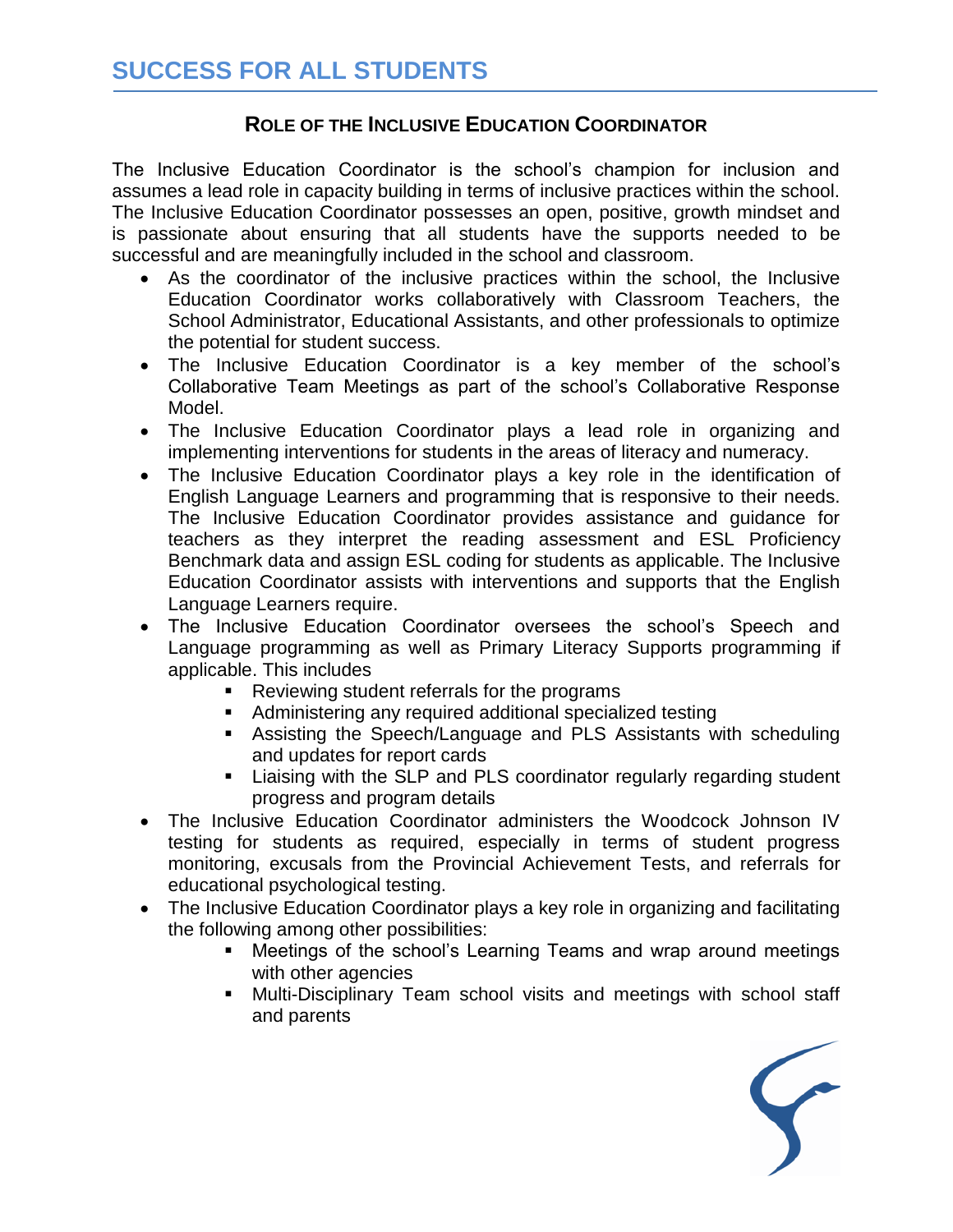- Psychologist school visits to assess identified students and meetings of the psychologist with teachers and parents/guardians following the assessments
- Requests for excusals from Provincial Achievement Testing
- Organization of accommodations for students writing Provincial Achievement Tests and Diploma Exams
- Requests for educational psychological assessments
- The Inclusive Education Coordinator acts as the School Point Person for the Success in School for Children and Youth in Care protocol. As part of this role, the Inclusive Education Coordinator assists teachers with the development of the Success in School Plans for students in care with the province. The Inclusive Education Coordinator also organizes and assists with the facilitation of Success in School for Children and Youth in Care team meetings.

#### **Identification and Referral of Students for Services**

The Inclusive Education Coordinator will:

- Conference with the Classroom Teacher(s) to discuss students of concern
- Determine collaboratively whether in-depth and/or specialized assessment is required
- Arrange for appropriate assessment; this could involve contacting outside personnel as well as administering appropriate specialized assessments at the school level (e.g. WJ IV)
- Follow the FVSD Assessment Protocol when considering educational psychological assessment in collaboration with the Classroom Teacher(s)
- Based on the assessment results and together with the Classroom Teacher(s), determine where the student:
	- Has specific learning needs
	- Requires an IPP
	- Is a candidate for intervention supports and services
- Be a member of the Learning Team
- Together with the Classroom Teacher, be a source of communication with the parents/guardians throughout the IPP Process

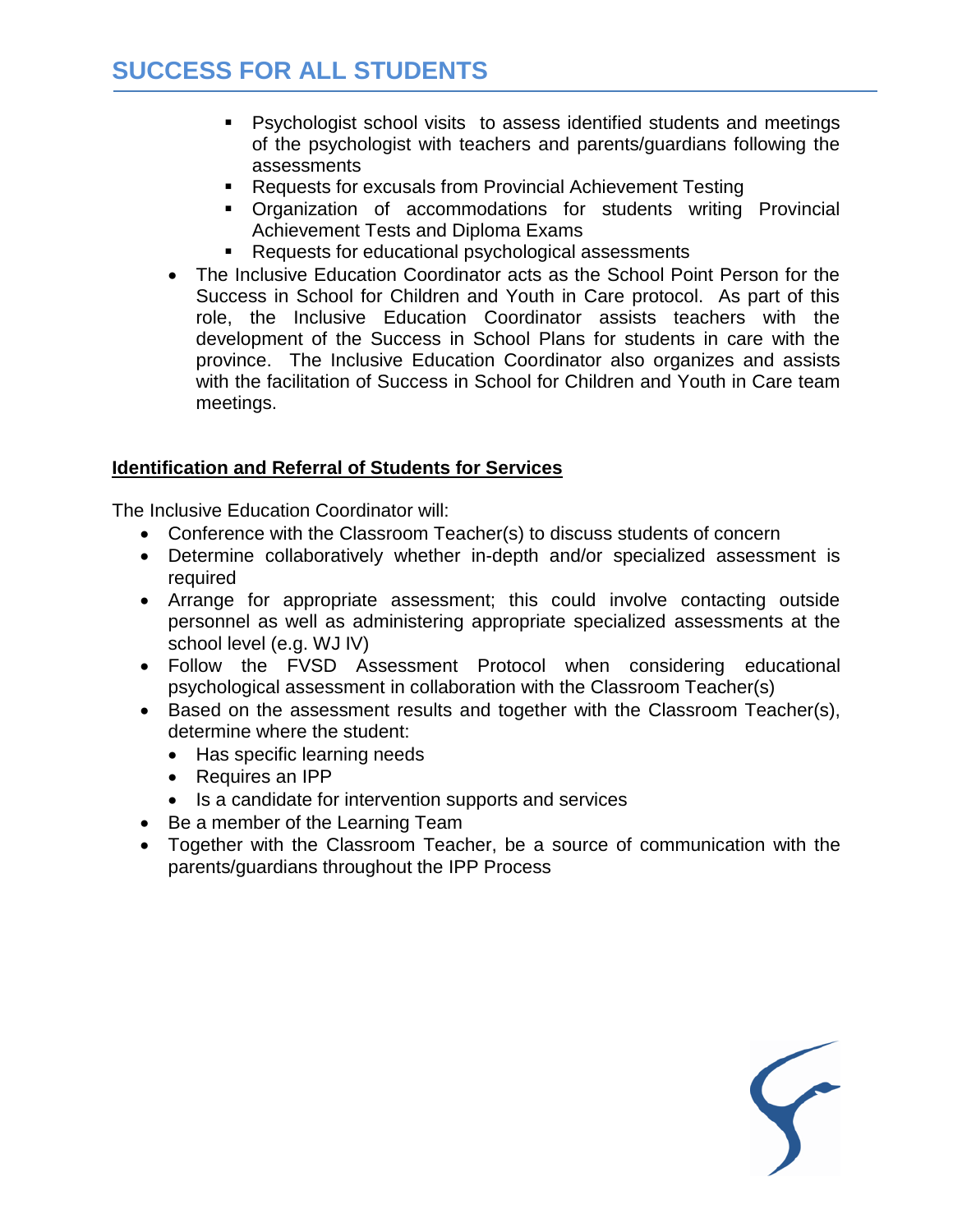#### **Developing the Individualized Program Plan (IPP)**

The role of the Inclusive Education Coordinator is to:

- Coordinate the development of the IPP
- Assist the Classroom Teacher(s) in understanding the relevant assessment data and what it means in terms of student strengths and needs
- Assist the Classroom Teacher(s) in determining relevant recommendations from specialized assessments to include in the student's IPP
- Assist the Classroom Teacher(s) in entering the assessment data into the IPP
- Collaborate with Classroom Teacher(s) and other members of the Learning Team to identify effective SMART goals, objectives, strategies, supports and services to meet the learning needs of students
- Coordinate access to services and agencies both internal and external
- Facilitate referrals to divisional and outside specialists; coordinate scheduling of specialists at the school level; coordinate wraparound meetings of specialists with school staff and parents
- Forward a signed copy of each IPP to Central Office as per division guidelines

#### **Implementing and Monitoring the IPP**

The Inclusive Education Coordinator will:

- Oversee the implementation of the IPP
- In collaboration with School Administration, complete timetabling that effectively utilizes instructional time and Educational Assistants to maximize support for students
- In collaboration with School Administration, ensure effective training is in place for Educational Assistants and Classroom Teachers to implement IPPs
- Facilitate or coordinate required training for school staff, including Classroom Teacher(s) as well as Educational Assistants
- Provide consistent and purposeful support and assistance to the Classroom Teacher(s)
- Assist Classroom Teacher(s) when modifying and/or adapting materials for instruction and assessment
- Assist in gathering information and suitable resources if required
- Maintain ongoing communication with all stakeholders regarding student learning needs
- Work in a variety of instructional capacities within the classroom or in other settings, work with individual students or small groups, or team teach with the Classroom Teacher(s) as needed

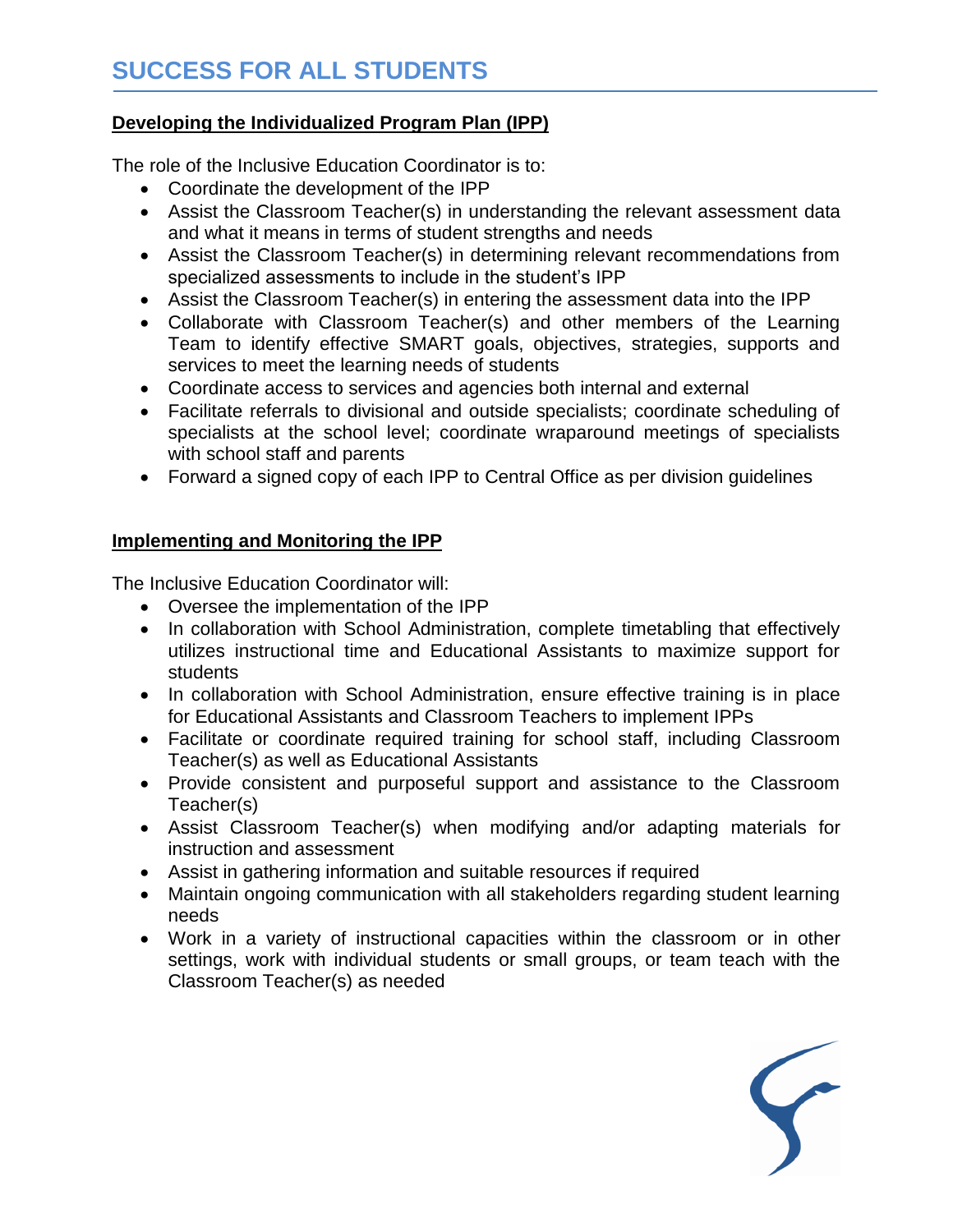## **Evaluation**

The Inclusive Education Coordinator will:

- Work closely with Classroom Teachers and parents/guardians to arrange IPP reviews and assessments as and when necessary
- Arrange consultations with assessment and service delivery teams, both internal and external
- Compile the data and complete the annual FVSD Inclusive Education Report and submit to Central Office as per division guidelines

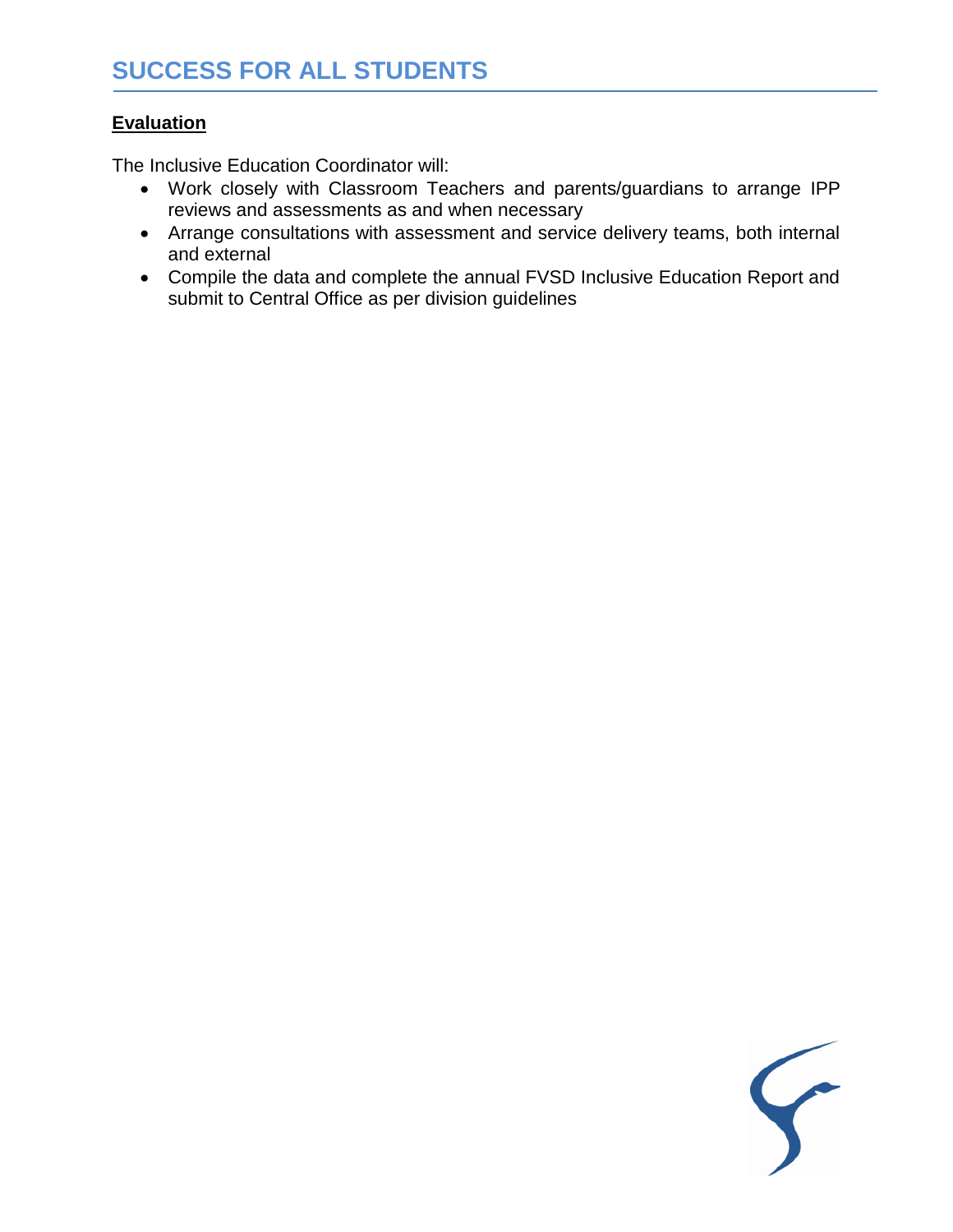# **ROLE OF THE EDUCATIONAL ASSISTANT**

The Educational Assistant is an important member of the school and classroom team. He/she is in a pivotal position to effect change as he/she spends significant one-to-one or small group time with the students within the class/school. The Educational Assistant impacts student learning by:

- Working collaboratively under the direction of the Classroom Teacher(s) and/or the Inclusive Education Coordinator
- Implementing the program to which he/she is assigned such as Primary Literacy Supports, Speech and Language or ESL programming, among other possibilities
- Providing support to individuals and/or small groups of students in an inclusive setting whenever possible with a focus on maximizing student potential and independence
- Focusing on specific students while also providing assistance to others whenever possible
- Participating in the Learning Team

## **Identification and Referral of Students**

The Educational Assistant does not normally take part in the identification of students with learning needs; however, his/her observations are a valuable component of the information gathering process with regard to all students in the classroom. As the Educational Assistant becomes familiar with all students in the inclusive classroom, he/she shares his/her observations with the Classroom Teacher(s).

### **Developing the Instructional Support Plan (ISP)/Individualized Program Plan (IPP)**

The Educational Assistant spends a significant amount of time working one-on-one and in small groups with students. His/her input into the development of the IPP is invaluable. The responsibilities of the Educational Assistant are as follows:

- Share observations and insights about students which will assist in designing appropriate goals, objectives, strategies and supports
- Work collaboratively to develop SMART goals and objectives for students
- Participate in meetings of the Learning Team

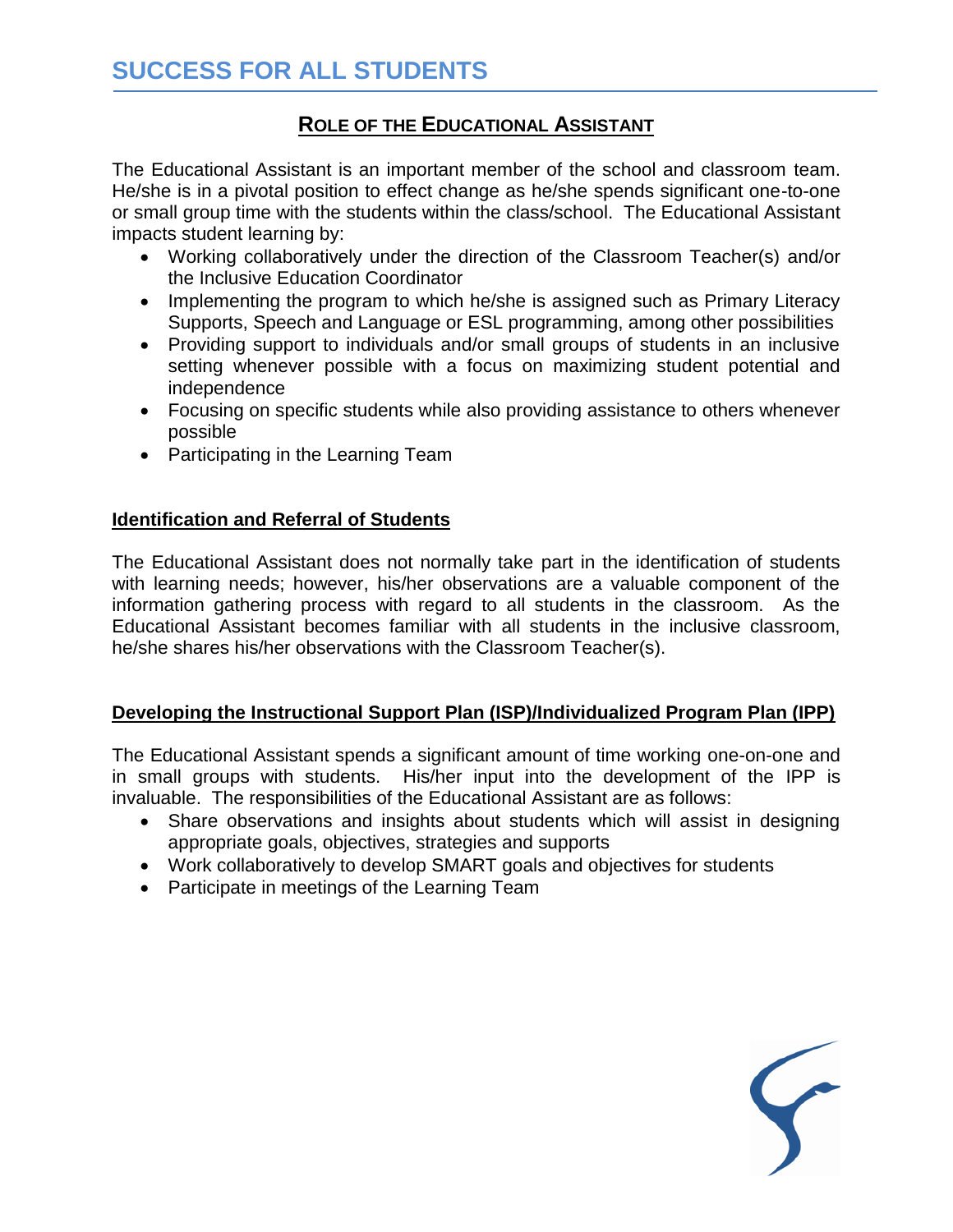#### **Implementing and Monitoring the IPP**

The Educational Assistant will work under and be responsible to the Classroom Teacher or Inclusive Education Coordinator, depending on the student's program. The Educational Assistant may have several varied responsibilities in the implementation of the IPP, including some of the following:

- Become familiar with the goals, objectives and strategies of the IPP
- Collaborate with Classroom Teacher(s) to ensure the work is appropriate; gather and prepare resources and materials for the student(s) under the direction of the Classroom Teacher(s).
- Carry out assigned components of the IPP with student(s)
- Assist assigned students, and others when possible, in classrooms to ensure they are working to their potential
- Maintain and care for any specialized equipment used while working with student(s)
- Keep a daily log of student activities, student progress, and problems encountered as applicable
- Collaborate with Classroom Teacher(s) and/or Inclusive Education Coordinator in IPP planning
- Pursue professional development and/or ongoing education regarding the role of the educational assistant, the needs of his/her assigned student(s) or the inclusive education focus of the school/program

### **Evaluation**

The Educational Assistant is an important contributor when it comes to evaluating the progress of the students with whom he/she works. His/her responsibilities in this regard are to:

- Maintain a detailed log of activities, tracking charts, progress, happenings, and problems
- Participate in scheduled, routine IPP reviews
- Participate in regular ongoing communication with the Classroom Teacher(s) regarding student progress. Communication with parents/guardians is the role of the Classroom Teacher(s).

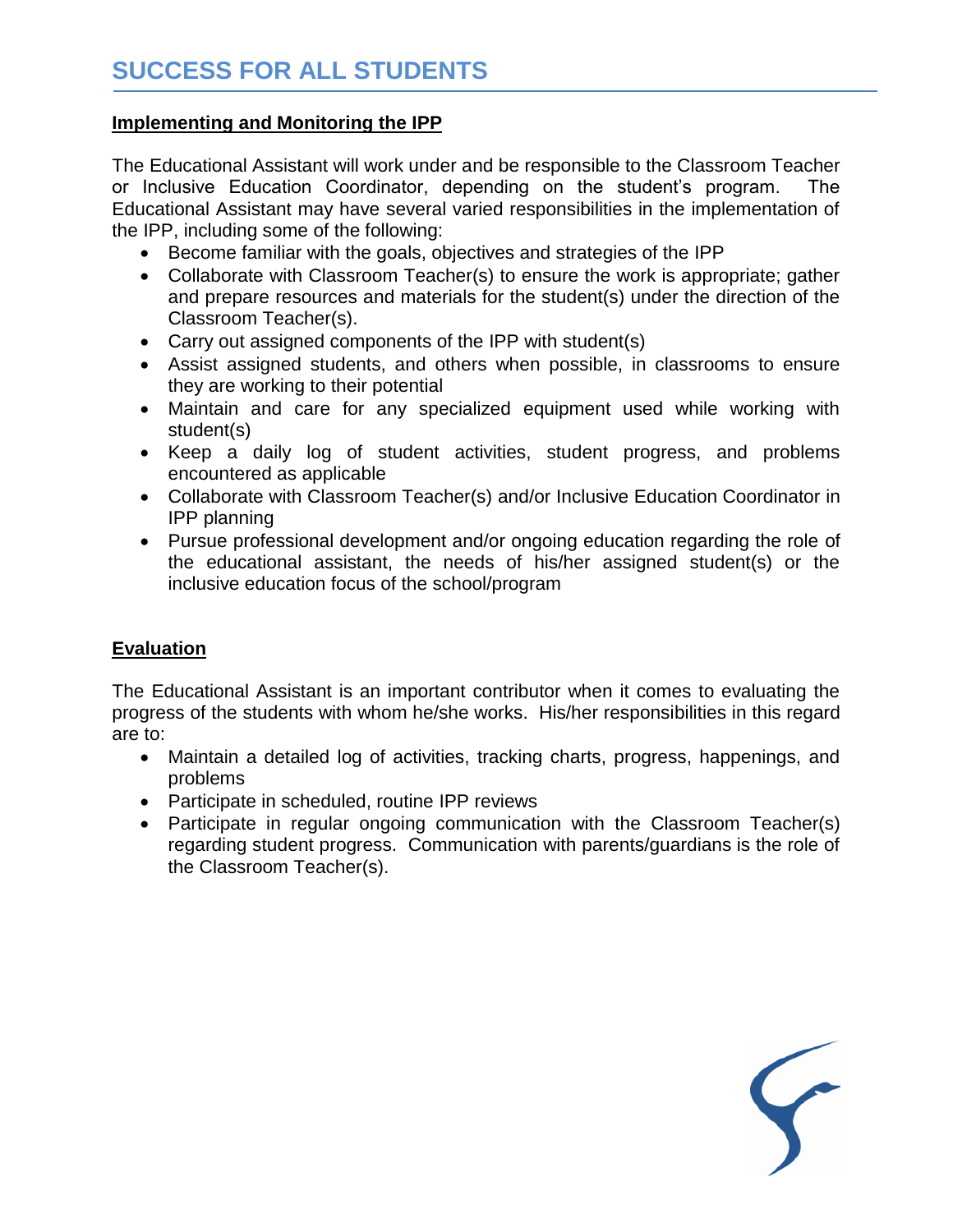## **ROLE OF THE SCHOOL ADMINISTRATOR**

As the instructional leader of the school, the Principal establishes the vision and direction for inclusion. The administrator is responsible for the school's overall educational program and for facilitating the provision of a continuum of supports and services to meet the diverse needs within the school.

In carrying out these responsibilities, the School Administrator must:

- Ensure that policies and recommended procedures relating to referral, assessment, program planning and appeals as set out in the *Alberta School Act* and the *Standards for Special Education (2004)* or *Standards for the Provision of Early Childhood Special Education (2006)* are followed
- Be familiar with Alberta Education's and the Fort Vermilion School Division's Inclusive Education Policies, Principles and Procedures
- Collaborate with parents/guardians as well as other education, health, children's services, justice and community agencies and partners with respect to the education of all students

#### **Identification and Referral of Students**

The School Administrator will:

- Facilitate the identification, assessment, placement and programming for students who may require targeted and specialized supports and services
- Ensure the FVSD Assessment Protocol process is followed
- Ensure parents/guardians are informed of characteristics identified by staff which may indicate that a student has learning needs and/or requires targeted or specialized supports and services
- Ensure staff are informed of students who have specific learning needs
- Ensure that staff, including Classroom Teachers and Educational Assistants, have access to training so they can support students with specific learning needs
- Facilitate the identification of children in the community who may require and qualify for early intervention programming

### **Developing the Individualized Program Plan (IPP)**

The School Administrator will:

- Ensure that an IPP is in place for diverse learners as required
- Ensure that the IPP Protocol is followed
- Facilitate the opportunity for scheduled meetings of the Learning Team, including parents/guardians, to develop and review the IPP